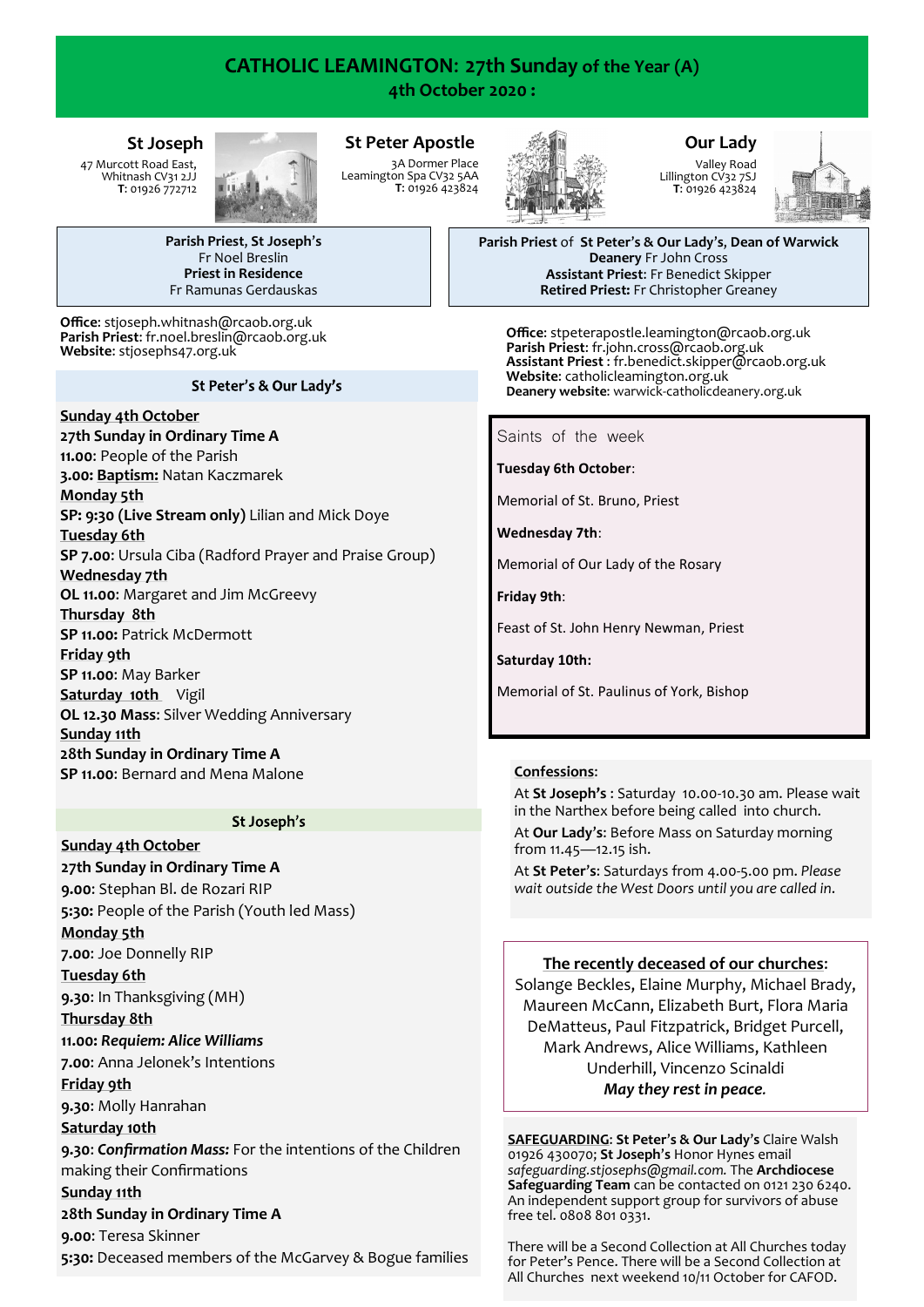*Items for the newsletter should be sent by 3 pm Wednesday to stpeterapostle.leamington@rcaob.org.uk Or St Joseph's stjoseph.whitnash@rcaob.org.uk* 

**Our prayers for** Giovanni Allurlino, Fr David Bazen, Solange Beccles, Edward Behan, Pam Brambles, Mary Craig, Mario Fasi, Edna Hale, Eileen Hiorns, Jo Holleron, Estelle Holmes, John Ireson, Mist Johnson, David Kendall, Mgr Christopher Lightbound, Antonina La Spisa, Nathaniel Manning, Kate Miles, Paula Newton, Jim Olexa, Fr Malcolm Prince, Ann Reilly, Marie Robinson, Patricia Robinson, Peggy Rowlands, Marjorie Smedley, Luke Sweeney, Terena Tam, Terry Tam, George Wall, Elizabeth Weston, Peter Wright & all those at home, or in the nursing homes & hospitals of the parish. **Lord Jesus**, **watch over all who suffer and are in pain**. **Bless all those who care for them**.

| St Peter's & Our Lady's                                                                                                                                                                                                                                        | St Joseph's                                                                                                                                                                                                                                                                                                                                                                                                                                                                                                                                                            |
|----------------------------------------------------------------------------------------------------------------------------------------------------------------------------------------------------------------------------------------------------------------|------------------------------------------------------------------------------------------------------------------------------------------------------------------------------------------------------------------------------------------------------------------------------------------------------------------------------------------------------------------------------------------------------------------------------------------------------------------------------------------------------------------------------------------------------------------------|
| Seven-day candles:<br>The Our Lady Chapel candle burns in Thanksgiving                                                                                                                                                                                         | <b>Sunday 5.30pm Mass:</b> We are extremely pleased that this<br>Mass restarts today, and we welcome the Youth Group who<br>will be leading the Mass. Social Distancing will be in place,<br>please remember to wear your face masks.<br><b>Church Cleaners / Stewards:</b> We still need more volunteers<br>over 18 and under 70 to offer to help so that we can continue<br>$\mathbf{r}$ and $\mathbf{r}$ are $\mathbf{r}$ and $\mathbf{r}$ are $\mathbf{r}$ and $\mathbf{r}$ in $\mathbf{r}$ is the set of $\mathbf{r}$ and $\mathbf{r}$ is the set of $\mathbf{r}$ |
| <b>Stewards and cleaners</b> will be needed at every public event in<br>the church for many months and even years to come. I appeal<br>to those who are able, to offer some of your free time. Full<br>training will be given. Contact Martin Foley on martin- |                                                                                                                                                                                                                                                                                                                                                                                                                                                                                                                                                                        |

training will be given. Contact Martin Foley on martinfoley73@gmail.com if you can help at St Peter's. At Our Lady's Church, volunteers are asked to contact Fr John at the Parish Office.

**Come and See:** talks about the Catholic faith. Do you have a relative, friend, neighbour or work colleague who might be interested in finding out what being a catholic is all about? He/She could be a non-Catholic or non-Churchgoing Catholic. Would you like to refresh your own faith? Our weekly "Come and See" sessions will be starting on Wednesday 11th November at 7:30pm by Zoom. Contact Margaret on 01926 428399, or email rcia.cathleam@gmail.com to register interest or for more information. More details also available at https:// www.catholicleamington.org.uk/exploring-the-catholicfaith.html

**Crackley Hall and Little Crackers** will be having an Open day on Thursday 8th October 9 am—4pm. Princethorpe VI Form Wednesday 14th October 6.30pm to 9 pm. All will be by appointment only so please call Princethorpe School 01926 634200 or email : post@princethorpe.co.uk

**Baptisms**: This Sunday we welcome **Natan Kaczmarek**. May God watch over him and keep him safe.

**We need a new** Foundation Governor at St Anthony's School. Can you help? Contact Fr Benedict the School Chaplain on 423824.

**CAFOD Harvest Fast Day** this year is on Friday 9th October and will be dedicated to raising much needed funds to deal with the COVID crisis in the countries in which they are working—Brazil, Peru, Myanmar (Burma), Palestinian West Bank, Sri Lanka, Zimbabwe, Liberia, Kenya, Honduras, Sierra Leone, Kenya. The CAFOD Covid Appeal has already raised £2.5 million online at [www.cafod.org.uk](http://www.cafod.org.uk/) If you have already given, thank you. If you have not yet done so, please go to our Catholic Leamington website page under PARISH ACTIVITIES or contribute on Harvest Fast Day or collect a CAFOD Envelope this weekend. **The Seven Day Candles** are a great way to provide a devotion to a loved one or for your own intention. The 7 day candles are designed to display the presence of God in the Church. If you would like to book a 7 day candle for your intentions please collect an envelope at the back of Church, suggested donation is £10.00 and return it, either in the collection or via St. Peter's Presbytery door. Thank you.

**The Catholic Leamington Justice & Peace Rosary intention for October is:** 'We pray for a greater sharing of the wealth of our world, so that those suffering from poverty and hunger may also enjoy the fruits of the harvest.'

**Creation** Today's prayer: Creator God, we praise your world and look with awe on all that is. May we commit to heal the earth and share your gifts in faith and trust.

Brother Francis, in purity of heart you gazed upon the world with love. We ask you joyfully to intercede for us, as guardians of our common home. **St Francis, pray for us.**

to open our Church and offer Public Mass every day. If you can help, please contact the Office by phone (Wednesdays) or by email. We are very grateful for the help already received as without this help we would be unable to open for public Mass each day.

**Gift Aid Envelopes** for this current year which have not yet been collected are available from Fr Noel or the Sacristy.

**Fr Andy's Leaving Collection**: Last Chance! as this collection will be completed this weekend. If you would like to contribute please put your contribution in an envelope clearly marked "Fr Andy's Collection" through the Presbytery letterbox or in the collection basket after each Mass.

**Standing Orders/PayPal**: Thank you to all the parishioners who have set up Standing Orders or PayPal payments. These have been a great help to the parish during the recent times. If you have set up a payment please ensure you have given the details to the Parish Office as we still have several unidentified payments Many Thanks. If you are now paying your Gift Aid donations by Standing Order instead of yellow envelope please return your box of envelopes to the Parish Office or put through the Presbytery letterbox.

**Baptisms**: If you previously had a date booked for a Baptism at St Joseph's which was then cancelled due to Covid, these can now be rebooked under strict new guidelines please contact either Fr. Noel or the Parish Office on Wednesdays

**The St Vincent de Paul Society** would like to thank all the parishioners who have responded to our school uniform appeal over the last few months. A wide range of items have been donated and these are being distributed through local schools.

Donations are still welcome and can be left in the box in the narthex.

**Foodbank Update** Thank you for your continued support for the Foodbank. It is anticipated that, as more people lose



their jobs through Covid, there will be more call on the services of the Foodbank so your support is most

welcome.

The items most needed at the moment are Instant Mashed Potato, Tinned Rice Pudding and Washing up Liquid. Items can be left in the basket in the narthex, at St Joseph's presbytery or in the box

outside 4 Peto Grove. Thank you.

**The 200 Club** collection and draw will take place after both masses this Sunday, 4 October. If you would like to join the 200 Club please speak to Anne or Carol about taking out a number for £1 per month. All profits go to the Church's Building Fund.

**CAFOD:** Please take an envelope home this week and return for the collection next week.